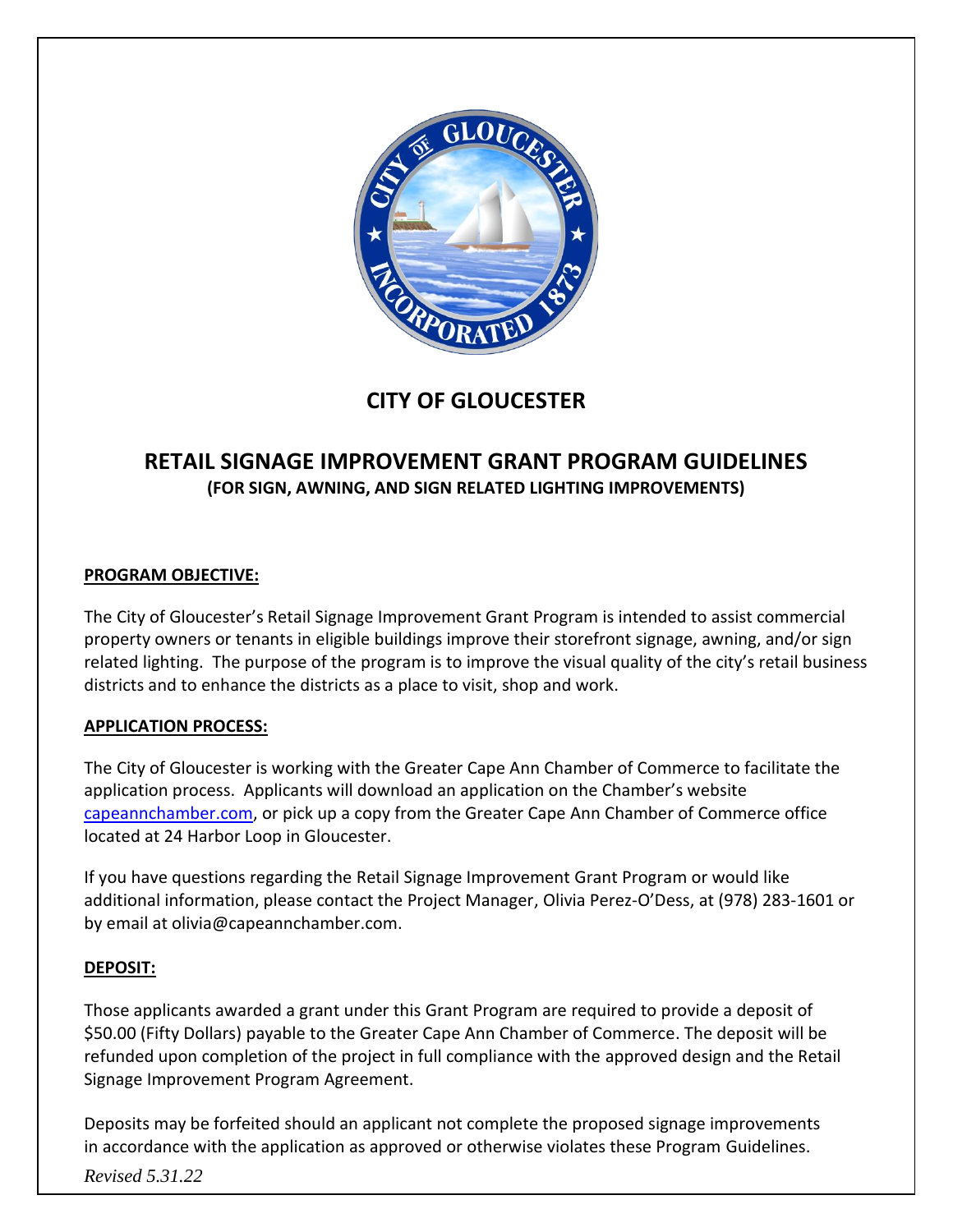#### **FINANCIAL ASSISTANCE – GRANTS:**

Eligible applicants are defined as the property owner(s) or tenant(s) of eligible commercial building(s) located in the program's target area as defined under Eligible Areas - City of Gloucester. Applicants participating in the Program will be eligible to receive a maximum grant of \$5,000.

#### **GRANT ELIGIBILITY AND EVALUATION CRITERIA:**

All signage improvements must comply with the City of Gloucester's Sign Ordinance.

Applicants will receive consideration for the grant based on the criteria below:

- Applicants must be commercial building owners or commercial tenants
- Vacant commercial buildings, national chains and cannabis dispensaries are not eligible
- Signs, awnings, and related lighting improvements will be made only to buildings that meet acceptable existing building standards and condition
- Applicant must be up to date on local taxes prior to participation in the program including local property tax and sewer user fees on all real property in the City of Gloucester
- Commercial properties must comply with state and local code requirements
- Participants must comply with all state and local laws and regulations pertaining to licensing and permits
- Extra consideration will be given to the following:
	- $\circ$  Businesses with high vehicular, and/or pedestrian traffic/visibility
	- o Businesses established for 5 or more years
	- o Women, Veterans, and BIPOC owned businesses
	- o Independently owned businesses

**\*Any expenses incurred prior to the execution of a grant agreement will not be eligible for reimbursement**

#### **ELIGIBLE AREAS – CITY OF GLOUCESTER:**

The target locations for this grant program are the retail business districts, neighborhood business districts, village, and extensive business districts located in Downtown Gloucester, Magnolia, Lanesville and Rocky Neck.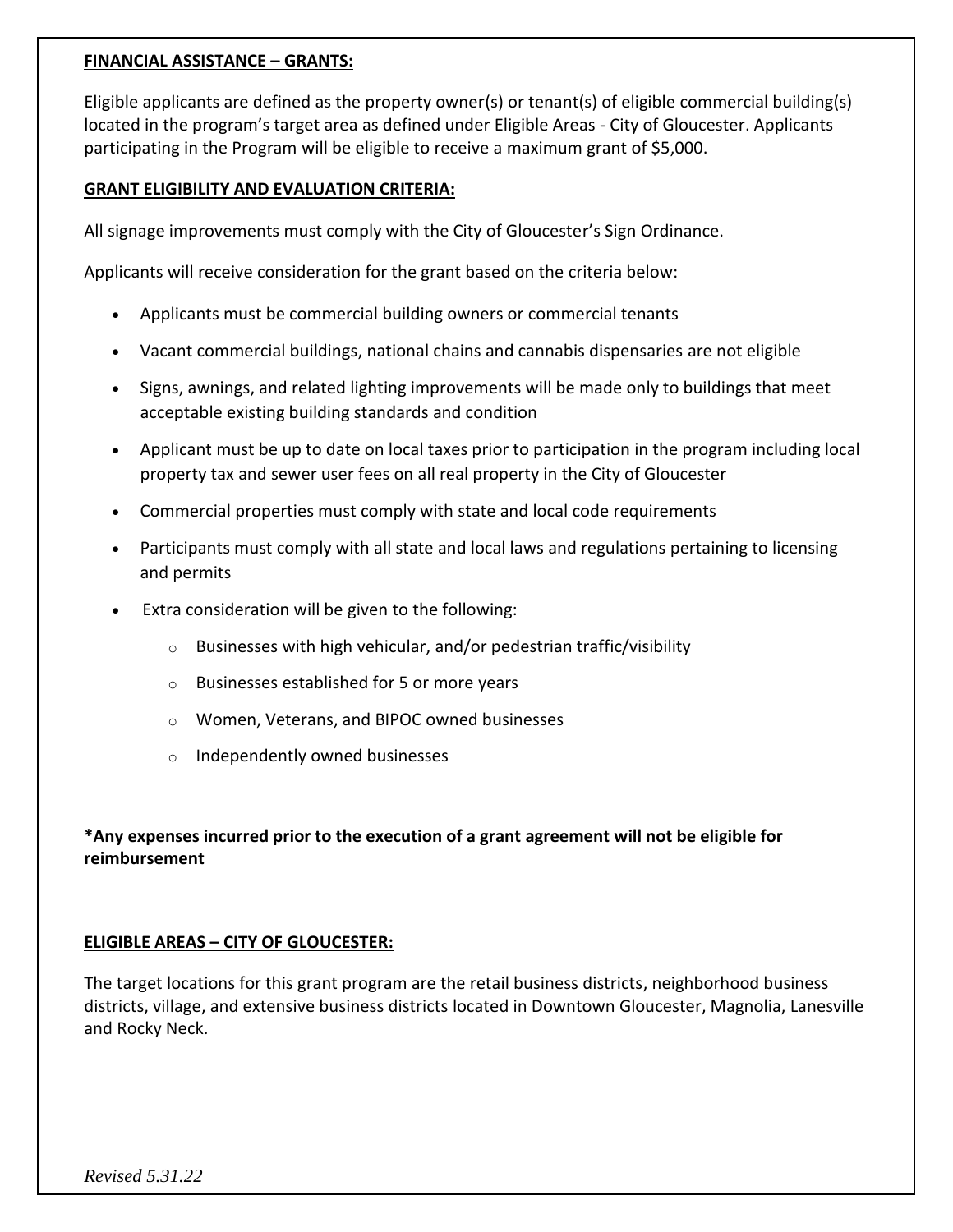#### **ELIGIBLE IMPROVEMENTS:**

The following items are eligible for inclusion in the City of Gloucester Retail Signage Improvement Program. All improvements funded through this Program must comply with the City of Gloucester Sign Ordinance. All grant recipients' designs must be reviewed, approved, and permitted by the City of Gloucester's building inspector, and where applicable the electrical inspector and the Historical Commission.

- **Signs**
- **Awnings**
- · Sign-related lighting

#### **SIGNAGE DESIGN:**

Signage is an integral component of storefront design and should be designed to complement the architectural integrity of the façade and fit within architecturally allotted space. Because signage is an architecturally sensitive element, the City reserves the right to review and approve final plans for all projects funded through this program. All program and funding decisions rest with the City of Gloucester.

#### **LIMITATIONS:**

The City of Gloucester reserves the right to end the program at any time. **The City of Gloucester and the Greater Cape Ann Chamber of Commerce are not liable for any unauthorized expenses incurred by the applicant or expenses incurred prior to all approvals and permits being first obtained by the applicant.** The City of Gloucester and the Greater Cape Ann Chamber of Commerce are not liable for, or subject to, any contracts between businesses, representatives and vendors.

*The City of Gloucester Retail Signage Improvement Grant Program is designed to aid in the improvement of the City's Retail Business Districts. The Retail Signage Improvement Grant Program is funded by a grant from the Massachusetts Office of Business Development and the North Shore Alliance for Economic Development to the City of Gloucester.*